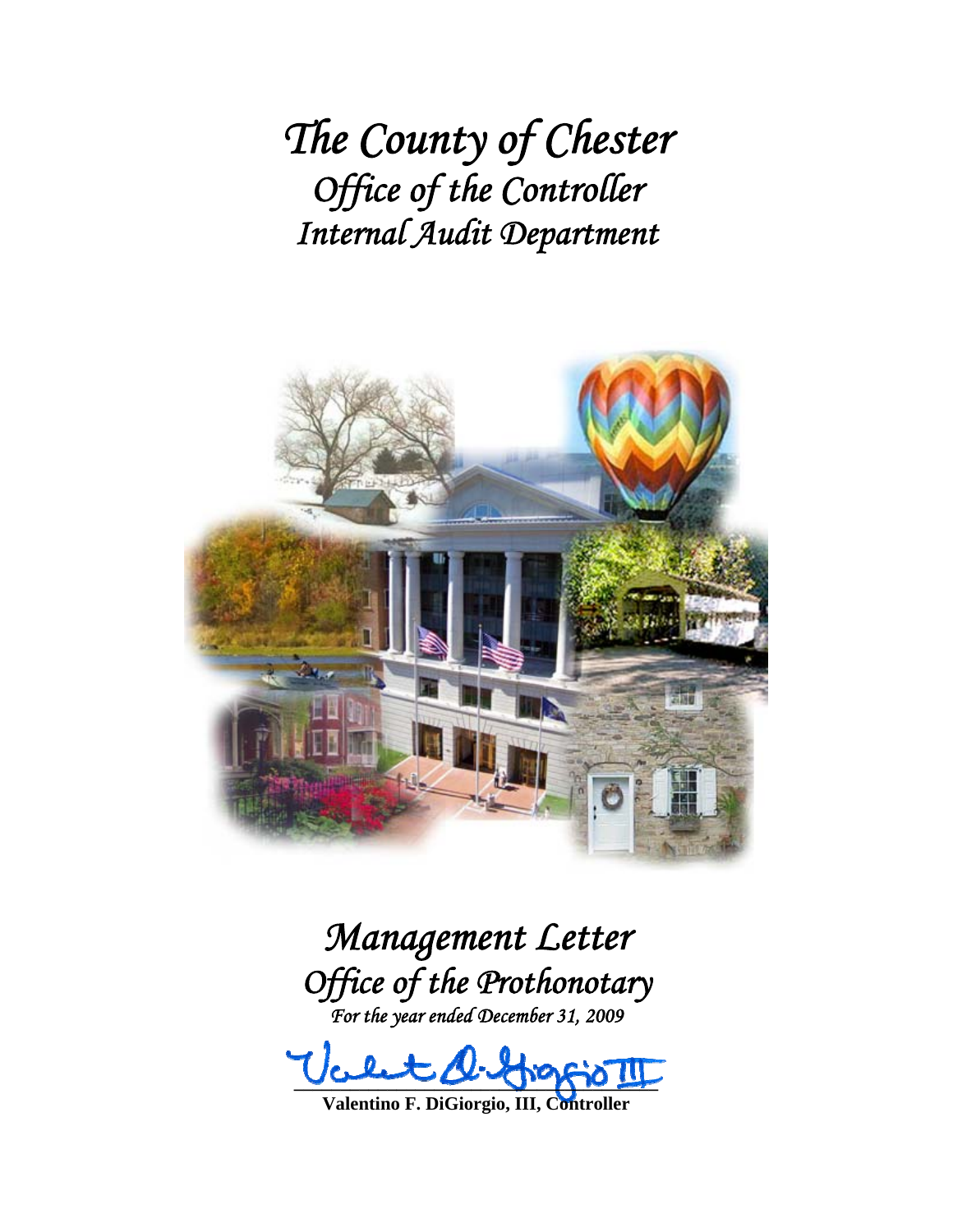## **To: Bryan Walters, Prothonotary**

### *Introduction*

On March 18, 2010, Internal Audit completed an audit of the *Office of the Prothonotary (Prothonotary)* for the year ended December 31, 2009. Gretchen W. Sohn, CIA, was the auditorin-charge and was assisted by 1 additional auditor. Internal Audit is required by County Code to review county offices annually to ensure compliance with policies and procedures and to assess their overall internal control structure. The scope of our audit included a review of the following:

- Cash/Escrow Payable
- Petty Cash/Change Fund
- Accounts Receivable
- Accounts Payable
- Cash Receipts
- Manual Receipts
- Cash Disbursements
- Voided Transactions
- Unclaimed Property Escheats
- Automation Fee Fund.

We conducted our audit in accordance with generally accepted auditing standards and standards applicable to financial audits contained in *Government Auditing Standards* published by the Comptroller of the United States. We have also issued our Independent Auditor's Report on Compliance and Internal Controls over Financial Reporting concurrent with this Management Letter. Disclosures and other information in that Report (also dated March 18, 2010) should be considered in conjunction with this Management Letter.

### *Executive Summary*

The management and staff of the *Prothonotary* are, in all material respects, in compliance with policies and procedures set forth by the County of Chester, the Commonwealth, and the *Prothonotary*. Findings involving the internal control structure are included in this Management Letter

On October 8, 2008, the legacy accounting system was discontinued and the CourtView receipting/disbursement system was implemented. Some of the findings in this Management Letter are due to the lack of experience with the CourtView system. However, most of the findings are due to human error and oversight on the part of the Accountant.

Internal Audit would like to thank the management and staff of the *Prothonotary* for their cooperation and assistance during the course of this audit. We have provided herein a copy of our "Audit Findings" and "Recommendations" for your review and comment.

Please feel free to contact our office at (610) 344-6797 should you have any questions or concerns.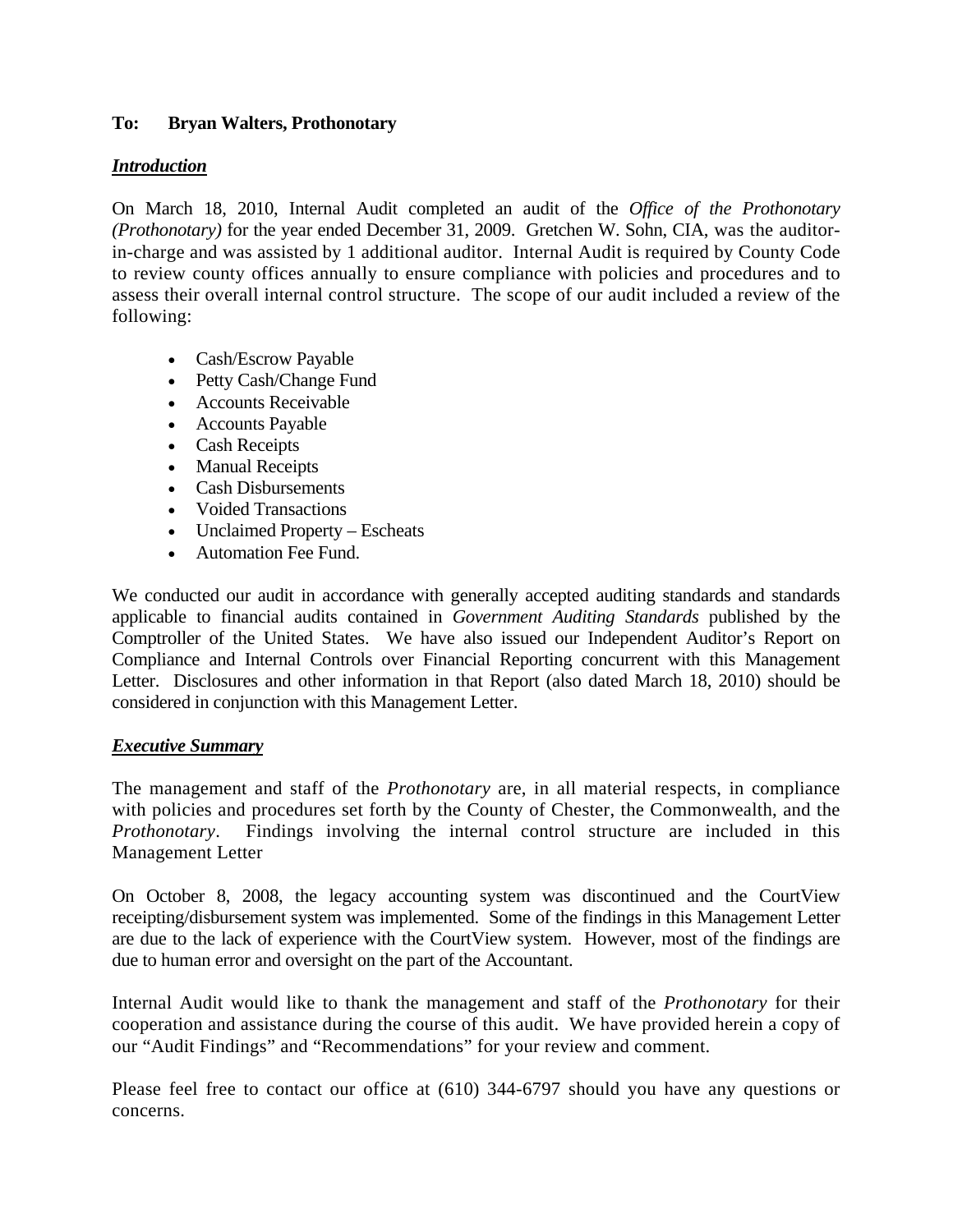## **OFFICE OF THE PROTHONOTARY**

## **FINDINGS AND RECOMMENDATIONS**

## **FOR THE YEAR ENDED DECEMBER 31, 2009**

## **I. INTERNAL CONTROL FINDINGS AND RECOMMENDATIONS**

### RECORDING/RECORDKEEPING

Finding 1: Bank Interest

Internal Audit noted the following:

• In 7 instances, bank interest from the operating and main escrow accounts was not posted timely in the CourtView system and therefore not paid to the County in a timely manner. The interest earned by the Automation Fee account was also not always posted in a timely manner.

#### Recommendation

Internal Audit recommends that all bank account interest be posted to the books as soon as the bank statements are received and paid to the County after posting.

#### *Auditee Response*

*See management's responses on pages 7-9.* 

#### Finding 2: Escrow Payments

Internal Audit noted the following:

- In 2 instances, prior year cash adjustments for overpayment of escrow amounts were not done correctly.
- In 1 instance, an escrow check was issued for more than the amount transferred from the sub-account to the main account which will cause a negative bank balance when the interest is paid to the County.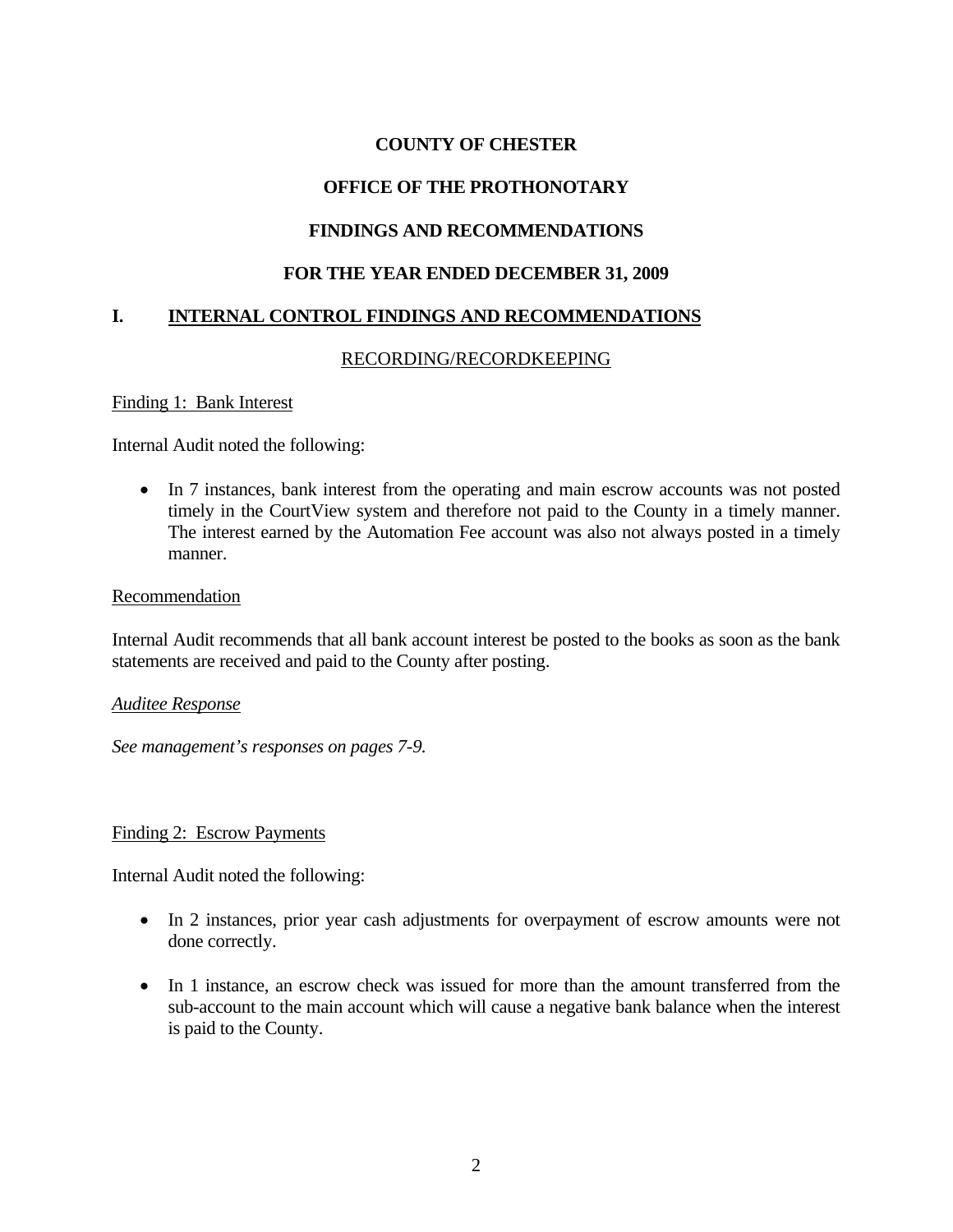## **OFFICE OF THE PROTHONOTARY**

## **FINDINGS AND RECOMMENDATIONS**

## **FOR THE YEAR ENDED DECEMBER 31, 2009**

## **I. INTERNAL CONTROL FINDINGS AND RECOMMENDATIONS**

### RECORDING/RECORDKEEPING (continued)

#### Finding 2 (continued)

#### Recommendation

Internal Audit recommends that more care be exercised when issuing escrow checks. The amount transferred to the main account from the sub-account should be the amount of the check. Internal Audit also recommends that the supporting documentation be carefully reviewed by the check signers prior to signing the checks.

#### *Auditee Response*

*See management's responses on pages 7-9.* 

### Finding 3: System Entries

Internal Audit noted the following:

- In 2 instances, checks were issued from the Automation Fee account but not entered in the CourtView system.
- In 1 instance, an Automation Fee account check was not receipted in the CourtView system as required.

### Recommendation

Internal Audit recommends that all checks issued from a bank account be entered in the CourtView system and also receipted when necessary.

### *Auditee Response*

*See management's responses on pages 7-9.*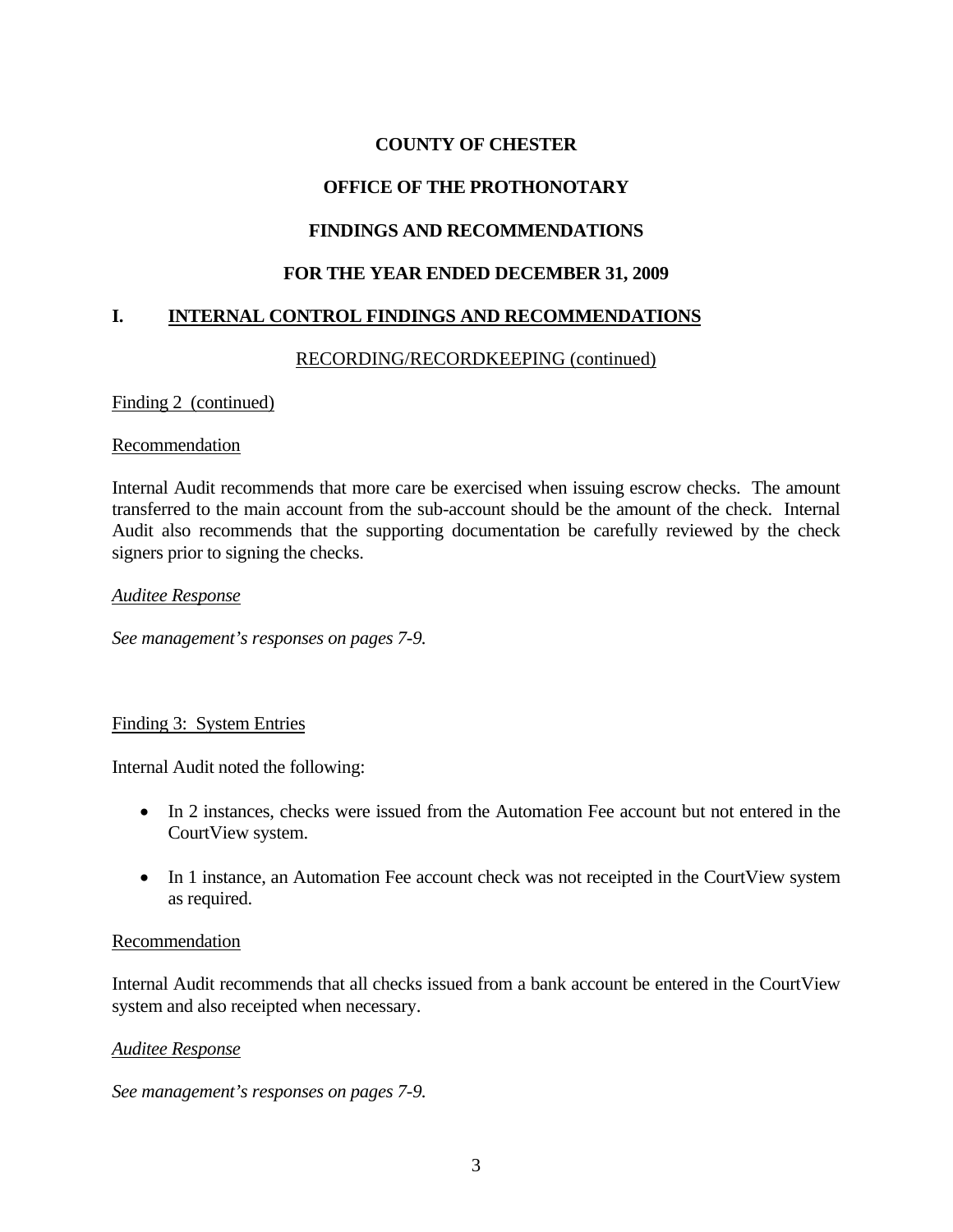## **OFFICE OF THE PROTHONOTARY**

## **FINDINGS AND RECOMMENDATIONS**

### **FOR THE YEAR ENDED DECEMBER 31, 2009**

## **I. INTERNAL CONTROL FINDINGS AND RECOMMENDATIONS**

### RECORDING/RECORDKEEPING (continued)

Finding 4: Cash Receipts

Internal Audit noted the following:

• In 1 instance, a receipt was entered in CourtView using the check # as the total amount received (166,293). The net received was \$10, therefore according to the receipt, \$166,283 was given to the filer as change. In actuality, a \$10 check was received and no change was given.

#### Recommendation

Internal Audit recommends that more care be taken when entering the "amount" and "reference description" on the receipt. This receipt should have been voided and reprocessed correctly.

*Auditee Response*

*See management's responses on pages 7-9.* 

#### Finding 5: Suspense Account

The Suspense Account (#240) is not being monitored on a monthly basis resulting in a negative balance at year end 2009.

#### Recommendation

Internal Audit recommends that the necessary corrective actions be taken to correct the negative balance and that the Suspense Account be monitored on a monthly basis.

#### *Auditee Response*

*See management's responses on pages 7-9.*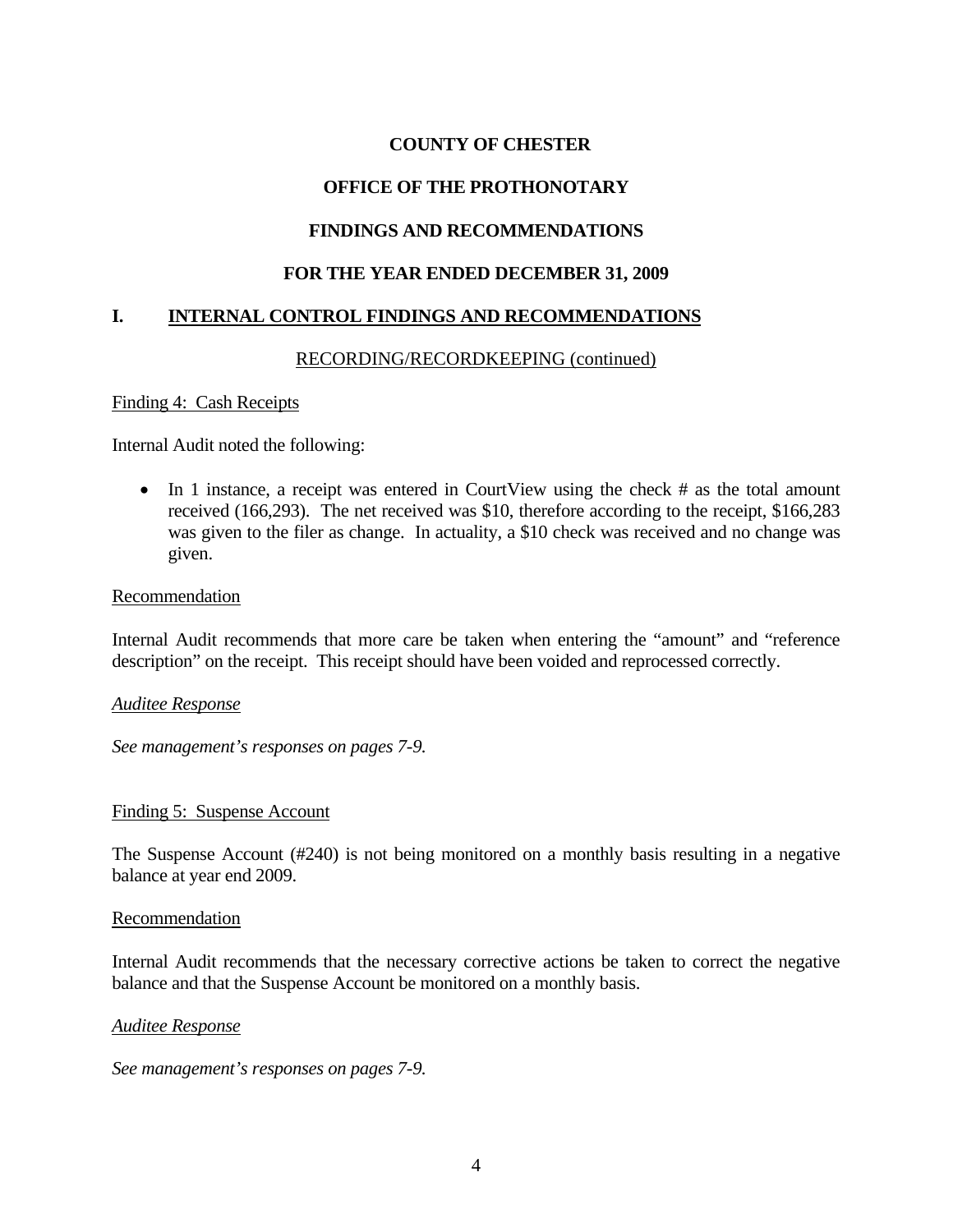## **OFFICE OF THE PROTHONOTARY**

## **FINDINGS AND RECOMMENDATIONS**

## **FOR THE YEAR ENDED DECEMBER 31, 2009**

# **I. INTERNAL CONTROL FINDINGS AND RECOMMENDATIONS**

## RECORDING/RECORDKEEPING (continued)

### SAFEGUARDING OF ASSETS

#### Finding 1: Authorized Signers

Internal Audit noted the following:

• In 2 instances, checks issued from the Automation Fund bank account were not signed by authorized signers on the account.

#### Recommendation

Internal Audit recommends that the Prothonotary management and staff re-familiarize themselves with the authorized signers on their 3 bank accounts.

#### *Auditee Response*

*See management's responses on page 7-9.*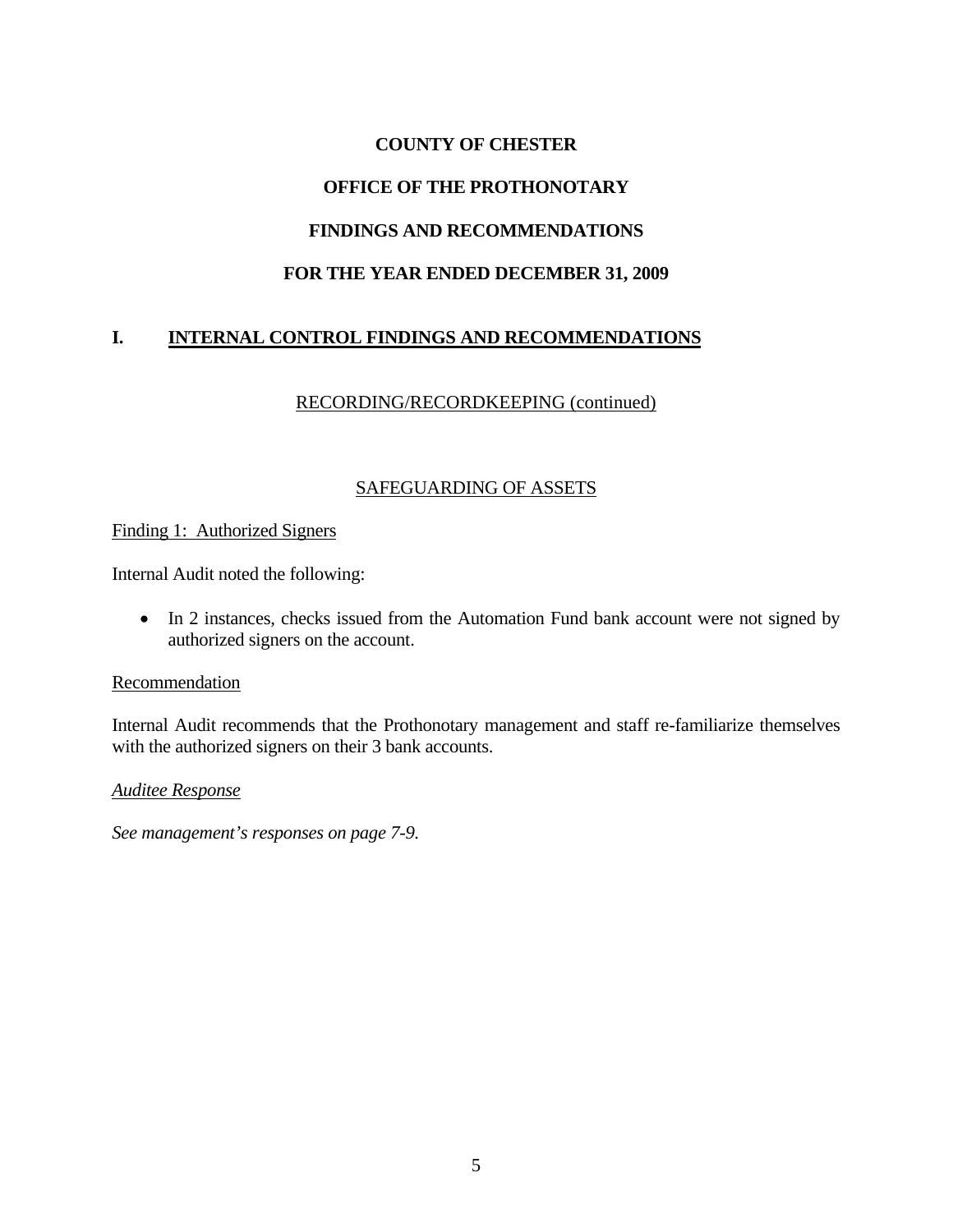## **OFFICE OF THE PROTHONOTARY**

### **SUMMARY OF EXIT CONFERENCE**

## **FOR THE YEAR ENDED DECEMBER 31, 2009**

On March 17, 2010, Prothonotary Bryan Walters indicated through a written confirmation that an exit conference would be waived for this year. All findings were discussed at length at the Closing Conference. The Prothonotary has accepted the report and management letter as presented.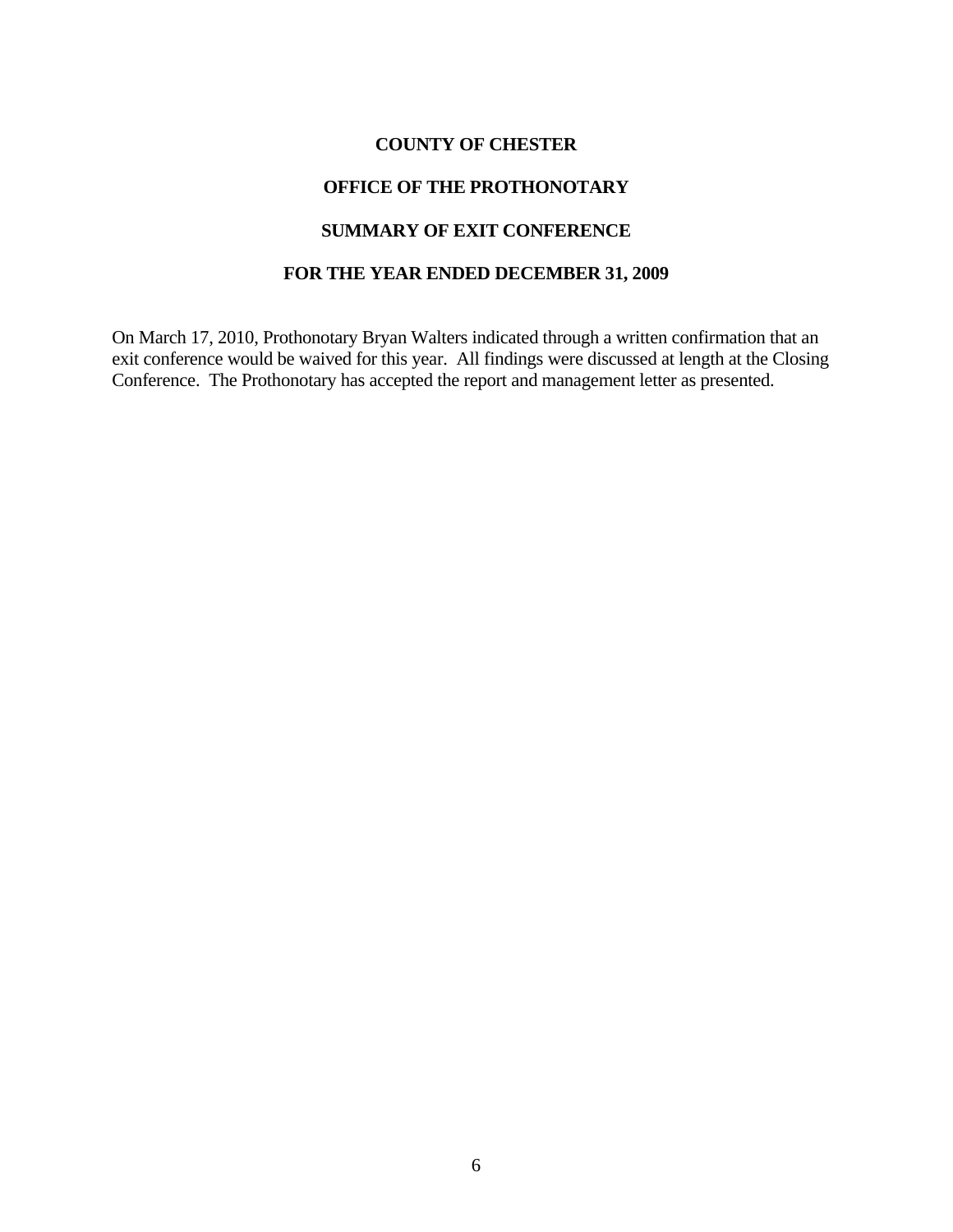### OFFICE OF THE PROTHONOTARY County of Chester, Pennsylvania Corrective Action Plan for Internal Audit Year ended December 31, 2009

Finding 1: Bank Interest: 7 instances of bank interest not posted in a timely manner.

Auditee Position: Prothonotary concurs with this finding.

Corrective Action: Bookkeeper will insure that all bank account interest will be posted as soon as he acquires appropriate statements. Bookkeeper also has included the posting of interest on his monthly checklist of actions to be completed at the end of the month. Joan Miller will be involved with checklist updates.

Finding 2: Escrow Payments:

• Prior year adjustments done incorrectly

Auditee position: Prothonotary concurs with this finding.

Corrective Action: Check #7935 issued March 4, 2010 for \$3.85 from the General Operating Account was deposited in the Escrow Clearing Account at First National, Acct 444 687 8

Check issued for more than amount transferred from sub-account

Auditee position: Prothonotary concurs. Bookkeeper contends First National was responsible for the double transfer and identified that amount as a negative. We will now tell First National Bank that, in the future, to expedite money into proper account.

Corrective action: Attached letter from First National show correction occurred on Feb 1, 2010.

Finding 3:

- 2 checks from Automation Account not entered in CourtView  $\bullet$
- 1 check from Automation Account not receipted

Auditee position: Prothonotary concurs with this finding.

Corrective action: Bookkeeper will ensure that more care will be taken when using the Automation Account. Entering checks and receipts in CourtView when necessary. Joan Miller will ensure more time devoted to daily accounts.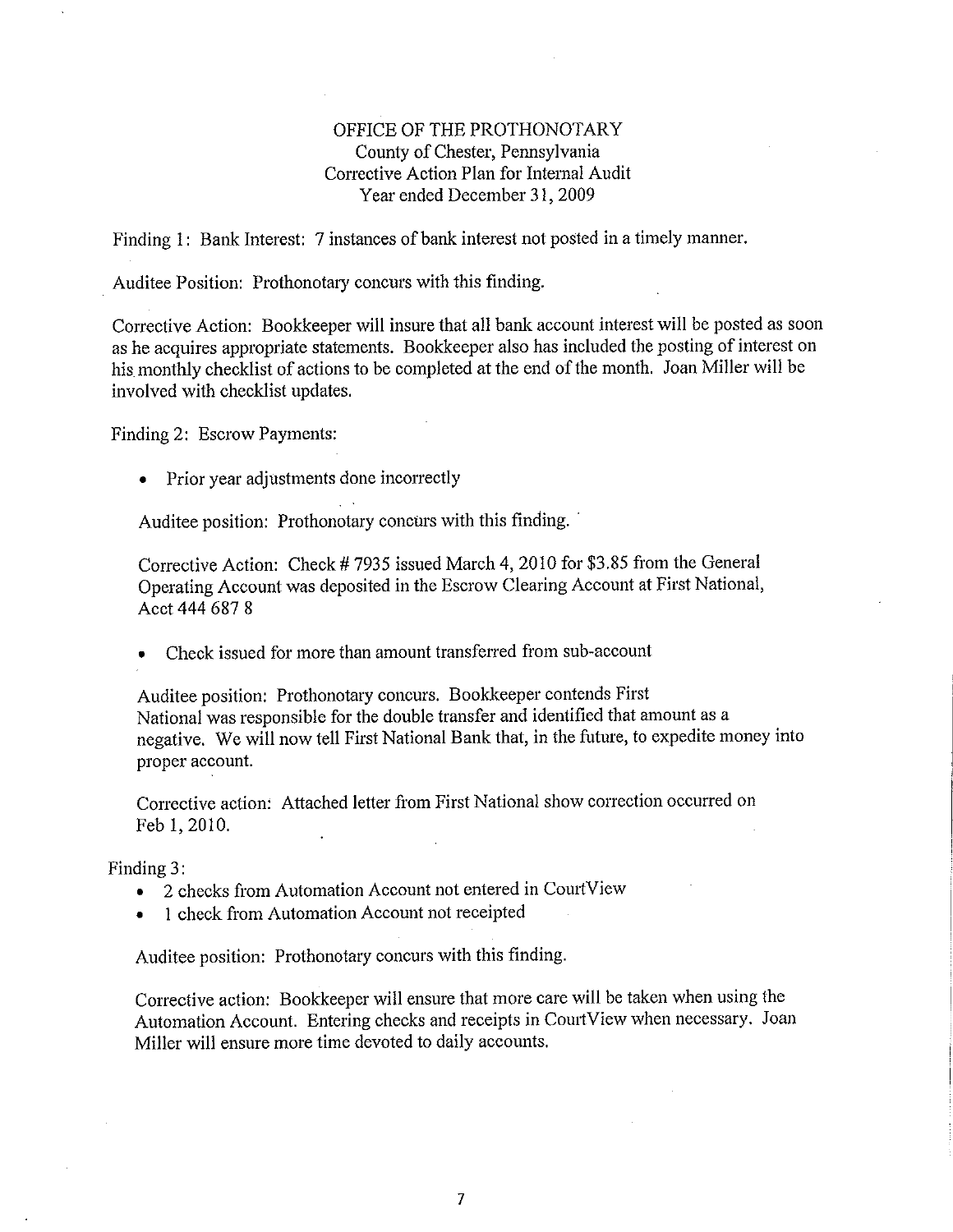#### Corrective Action for Internal Audit, Year ended 2009

#### Page 2

Finding 4: receipt with incorrect peripheral amounts.

Auditee position: Prothonotary concurs with this finding, with the understanding that the actual amount receipted was correct.

Corrective action: Bookkeeper will ensure that more vigilance will be taken when reviewing the post-set closing for the previous day. Any irregularities will be investigated and corrected if needed by Art and Joan's involvement.

Finding 5: Suspense had a negative balance an the close of 2009

Auditee position: Prothonotary concurs with this finding.

Corrective action: Bookkeeper will monitor the suspense account each month to ensure that the month end balance is zero. Monthly monitoring by checklist. Joan will ensure this happens.

Finding 1: Safeguarding of Assets: 2 instances of Automation Fund checks not signed by authorized signer.

Auditee position: Prothonotary concurs with this finding.

Corrective action: Bookkeeper has noted this finding very well. Bookkeeper has posted prominently on the front of Automation Fee Checkbook a notice ONLY BRYAN SIGNS THESE CHECKS.